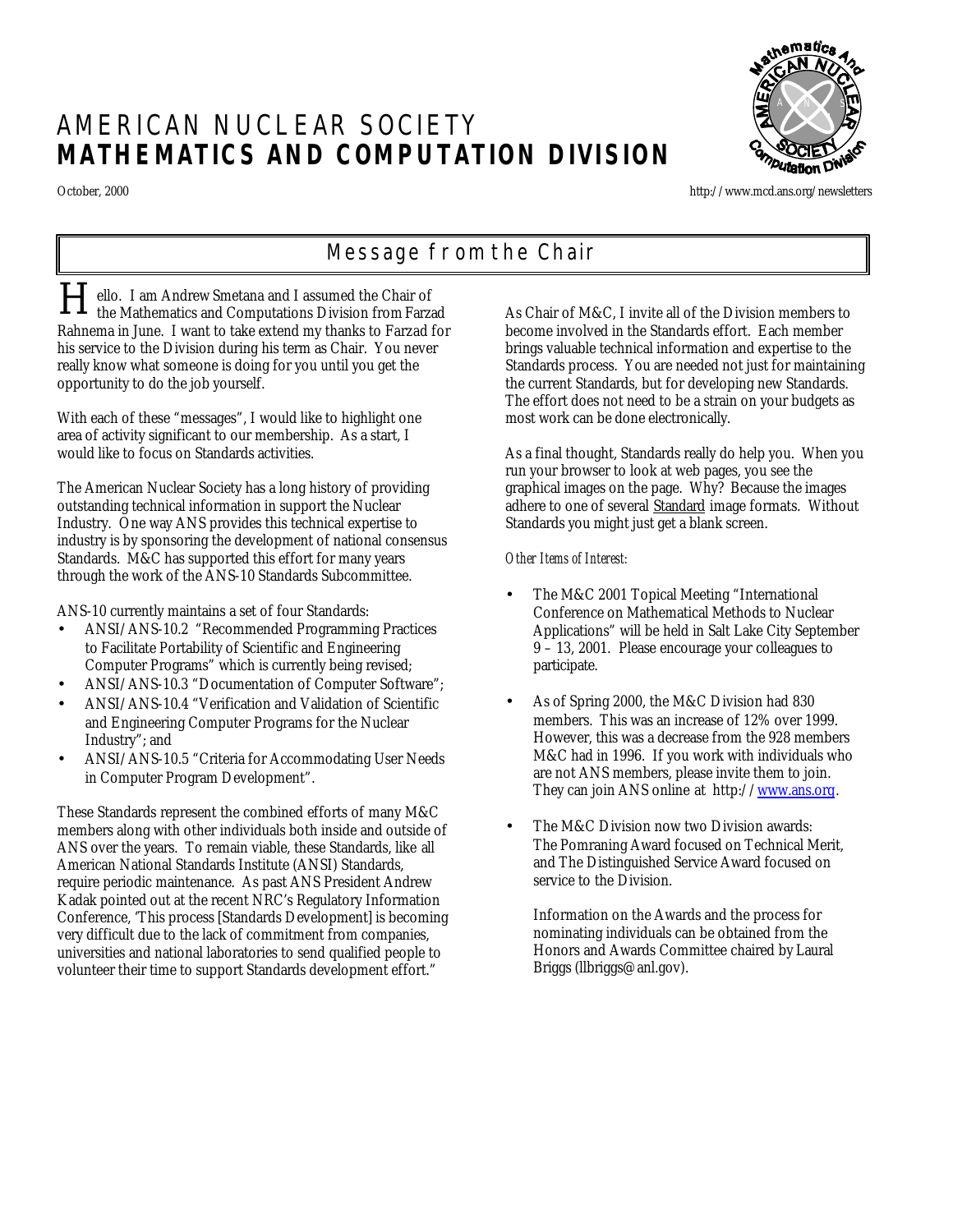## *Report*

### **EXECUTIVE COMMITTEE MEETING**

#### **SAN DIEGO, CA, JUNE , 2000**

*Benchmark Committee*

A proposal for a Joint Benchmarking Committee was presented. A motion passed to approve the Joint Benchmarking Committee, with Barry Ganapol appointed as Co-Chair.

*Finance Committee* - Dmitriy Anistratov

The Division is in good financial health. The issue of payment for M&C e-review was resolved with Bob Holloran.

#### *Honors and Awards Committee*. - Laural Briggs

The committee is currently exploring the possibility of getting funding to endow a national-level M&C award named for the late Jerry Pomraning. Anil Prinja is currently in discussions with Nelson Byrne of SAIC regarding the funding for the award. The M&C Executive Committee approved a motion to have the following Division awards: the Pomraning Award, focused on Technical Merit, and the Distinguished Service Award, focused on service to the Division. The committee would like to being soliciting nominations from the membership for the next Distinguished Service Award. Criteria for the award are 1) significant, independent technical contributions, 2) demonstrable influence on the work of colleagues and students, and 3) significant service to the Division's program and/or governance. Contact Laurel with nominations. A supporting letter would be helpful. Mike Westfall is continuing to work on identifying M&C candidates for ANS Fellow or Laurel is trying to identify M&C candidates for ANS-wide awards. Contact Mike or Laurel with nominations. A motion was approved to add \$500 to the Dannels Scholarship Fund and to add a \$1000 line item to the yearly budget to further endow the scholarship.

#### *Membership Committee* – Farzad Rahnema for Madeline Feltus

Apparently, there has been a growth in M&C membership over the last year (12.6%), reversing what appeared to be a general decline in the previous four years.

#### *Publicity* - Todd Palmer

The Division's web page is up and running, and members are encouraged to check it out. It will serve to post items of interest to M&C members ina timely and convenient fashion. Also, future M&C national meeting summaries can be submitted to this site as well. The MCD web site can be found at http://www.mcd.ans.org.

#### *PHYSOR 2000 Meeting* – I.K. Abu-Shumays

I.K reported that meeting attendance was well over 300. The Abstracts were published in printed form, and the full papers were published on CDROM. A final report will be presented in November.

#### *M&C Topical Meeting 2001 – Jeff Borkowski*

Jeff reported that the M&C 2001 Topical Meeting has moved to Salt Lake City due to problems with the original hotel in Coeur d'Alene, Idaho. The dates of the meeting have been changed to September 9-13, 2001.

#### *Program Committee* – Ali Haghighat

Three special sessions have been approved for the Milwaukee national meeting. Two special sessions will be presented at the upcoming Washington meeting. A motion was approved to provide a certificate and \$25 to students presenting M&C papers at national meetings.

#### Student Member Position on M&C Executive Committee - Farzad Rahnema

To create a student member position on the executive committee, approval must be given by a majority of the M&C members. That is, a proposed amendment approved by the "Bylawas and Rules" committee must be mailed to the M&C members for final approval for the creation of the new position. As an alternative, it was recommended that three students be invited to sit in the executive committee meetings, to provide advice on student matters. These students will serve for three years, will be selected by executive committee members from a list provided by ANS student advisors from schools with NE programs.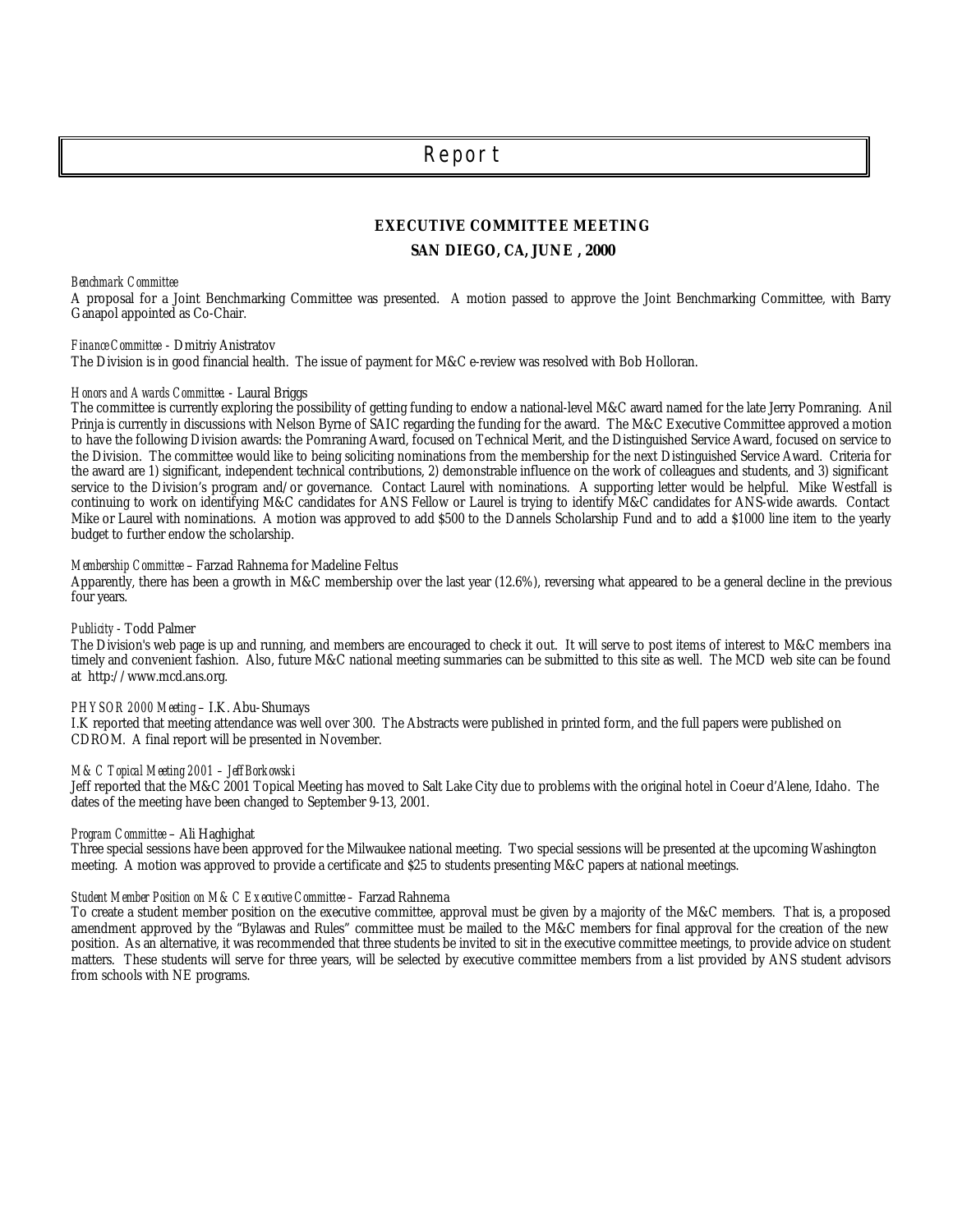# *Upcoming Meetings*

*2000 ANS Annual Winter Meeting Marriot Wardman Park, Washington, D.C., November 12-16, 2000.*

For more information, see http://www.ans.org/meetings/winter/

*2001 ANS Annual Summer Meeting Milwaukee, June 17-21, 2000*

For more information, see http://www.ans.org/meetings/pdfs/2001/am2001.pdf

*17th International Conference on Transport Theory Imperial College, London, July 8-14, 2001*

For more information, see http://junior.th.ic.ac.uk/

*ANS International Meeting on Mathematical Methods for Nuclear Applications Little America Hotel Salt Lake City, Utah, September 9-13, 2001*

For more information, see http://www.srv.net/~ians/MC2001/

*PHYSOR-2002*

*ANS International Topical Meeting on Advances in Reactor Physics and Mathematics and Computation into the Next Millennium Sheraton Walker Hill Hotel, Seoul, Korea, October 7-10, 2002*

Cosponsored with the Reactor Physics Division. For more information see http://physor2002.kaist.ac.kr

[More up-to-date information about relevant conferences can be found at http://www-rsicc.ornl.gov/Newsletters/]

# *Changes to ANS National Paper Submission*

The procedures for submitting & reviewing papers will change dramatically for the 2001 Summer meeting (Milwaukee). Rather than using the M&C website and/or submitting summaries by mail to the Program Chair, everything will be done via the web through the ANS website. Papers must be submitted in ASCII text, html, or PDF only, with figures/tables in GIF or JPEG formats. Instructions are online at http://www.ans.org/meetings.

# *MC2000 Conference Report*

A major international conference, "Monte Carlo 2000 - Advanced Monte Carlo for Radiation Physics, Particle Transport Simulation and Applications," was held in Lisbon, Portugal on October 23-26, 2000. This conference was sponsored by the OECD/NEA, IAEA, RSICC, the Atomic Energy Society of Japan, and the American Nuclear Society. The location of the conference was the Instituto Superior Tecnico (IST) -- the Lisbon School of Engineering, near the center of Lisbon. Over 300 persons attended, with approximately 160 talks, classified in three broad categories: Electron-Gamma Transport, Neutron-Gamma Transport, and Hadron Transport. Sessions of each category often ran concurrently. Poster sessions were also scheduled, totalling 78 posters.

Users and code developers of most major Monte Carlo codes were present at this conference. Both groups discussed their latest research, code development, and applications efforts. Special sessions were held on the recent activities in developing realistic Monte Carlo software for medical physics (radiation oncology treatment planning), the use of quasirandom number sequences, and other topics. Most of the talks at this conference dealt with applications. One of the frequent topics of discussion was how Monte Carlo codes are increasingly being used -- successfully – to simulate problems that were never in the minds of the original code developers.

This meeting was a sequel to an earlier international Monte Carlo conference in 1993 in Saclay (France) and a one-day workshop in 1997 in Monte Carlo (Monaco). In a discussion period at the conclusion of the conference, the local conference organizer (Professor Pedro Vaz, IST & OECD/NEA) expressed satisfaction with the quality of the talks and especially the turnout -- the attendance was nearly double what was originally expected. A sequel to this conference was discussed, possibly to be held in 3 or 4 years, at a location to be determined. *[Thanks to Ed Larsen for contributing this report.]*